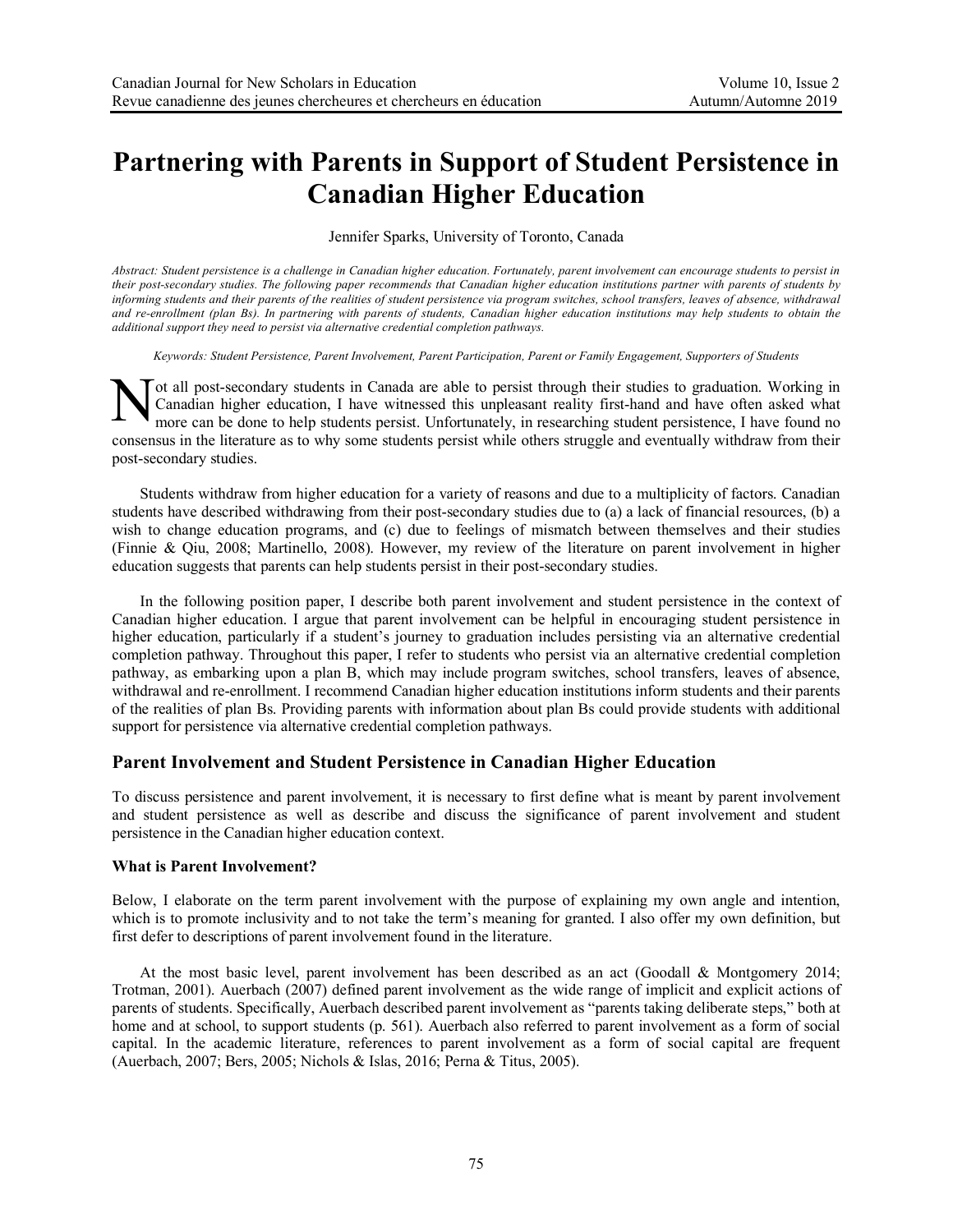Defining parent involvement as a form of social capital accounts for the multiple ways in which parents can be positive resources to students (Perna & Titus, 2005). Perna and Titus explained, "like other forms of capital" parent involvement is a "resource that students may draw upon as needed to enhance productivity […] facilitate upward mobility […] and realize economic returns" (p. 488). As a form of social capital, parent involvement is both visible and invisible (Auerbach, 2007). For example, parent involvement in the lives of post-secondary students can be observed when parents attend on-campus tours with prospective students, assist students in researching postsecondary programs and provide financial assistance to students enrolled in higher education. Student descriptions of how their parents' expectations and family values influence them, and accounts of the emotional support students receive from family members suggests that invisible forms of parent involvement also have a significant impact on student success.

In addition, there is considerable debate within the literature about what, exactly, the term parent involvement means and represents in regards to students' education. Several authors have rationalized the use of alternative terms in describing the behaviours of parents of students. For example, Durisic and Bunijevac (2017) preferred the term parent participation to parent involvement. Durisic and Bunijevac claimed that the term parent participation does not convey any assumptions about how parents ought to behave and what they should or should not do when supporting their students' education.

Similarly, Goodall and Montgomery (2014) alluded that the term parent involvement presents a narrow view of parents' actions and behaviours in terms of their students' education. Goodall and Montgomery reasoned that engagement is a more inclusive word than involvement and preferred to use parent engagement to represent the involvement practices of parents in students' education. They explained that parent engagement not only represents acts within schools, it also represents what parents do in support of student learning at home. Goodall and Montgomery stressed that the term parent engagement reflects that parents do not have to be involved directly in the school environment in order to be engaged in and supportive of their students' learning.

Kiyama and Harper (2018) also claimed that the term parent involvement represents a limited view of the relationships between students and their parents. Kiyama and Harper preferred the term family engagement to parent involvement. They claimed that using the term engagement to describe parenting actions and behaviours offers a better representation of the multiple ways that parents and other family members are engaged in the lives of postsecondary students. In particular, Kiyama and Harper cautioned that the term, parent involvement, fails to acknowledge the "diversity of parents" and the multiple ways in which parents are engaged in students' education (p. 371). For example, the term parent involvement often represents "a heteronormative, White ideal" in which the "normative family unit is seen as never-divorced, two (opposite sex) parents with two children" of moderate wealth (p. 369). Kiyama and Harper also claimed that the term parent involvement insinuates a preference for "traditional" involvement behaviours in which parents of post-secondary students are primarily defined as "sources of tuition revenue" (p. 368).

Furthermore, Kiyama and Harper highlighted that the term parent involvement in higher education often refers to a need for students to distance themselves from their parents' invasive, intrusive and overprotective involvement. To illustrate, they discussed the frequent and problematic implied association that parent involvement in higher education is helicopter parenting. Kiyama and Harper explained that parents who are involved in the lives of postsecondary students are regularly and negatively characterized "as hovering over and prepared to intervene on behalf of their adult children" (p. 368). However, such characterizations overlook that, in many circumstances of parent involvement, it is the post-secondary students themselves who request their parents' involvement because they value the social and emotional support that their families can provide. Hence, negative connotations associated with the term parent involvement can inhibit its use as a term to accurately and inclusively describe the wide range of diverse parenting behaviours and actions in support of post-secondary students.

In discussing how parent involvement has been defined in the context of higher education, considerable complexities and variations in the term's meaning have been uncovered. Throughout this position paper, I have used the term parent involvement to represent the involvement of parents and family members in the lives of prospective and enrolled post-secondary students. However, I acknowledge that I must be inclusive and reserve judgment when describing parent involvement in higher education. Thus, I define whom parent represents when the term parent involvement is used in the context of higher education as best determined by students. In my view, parent is a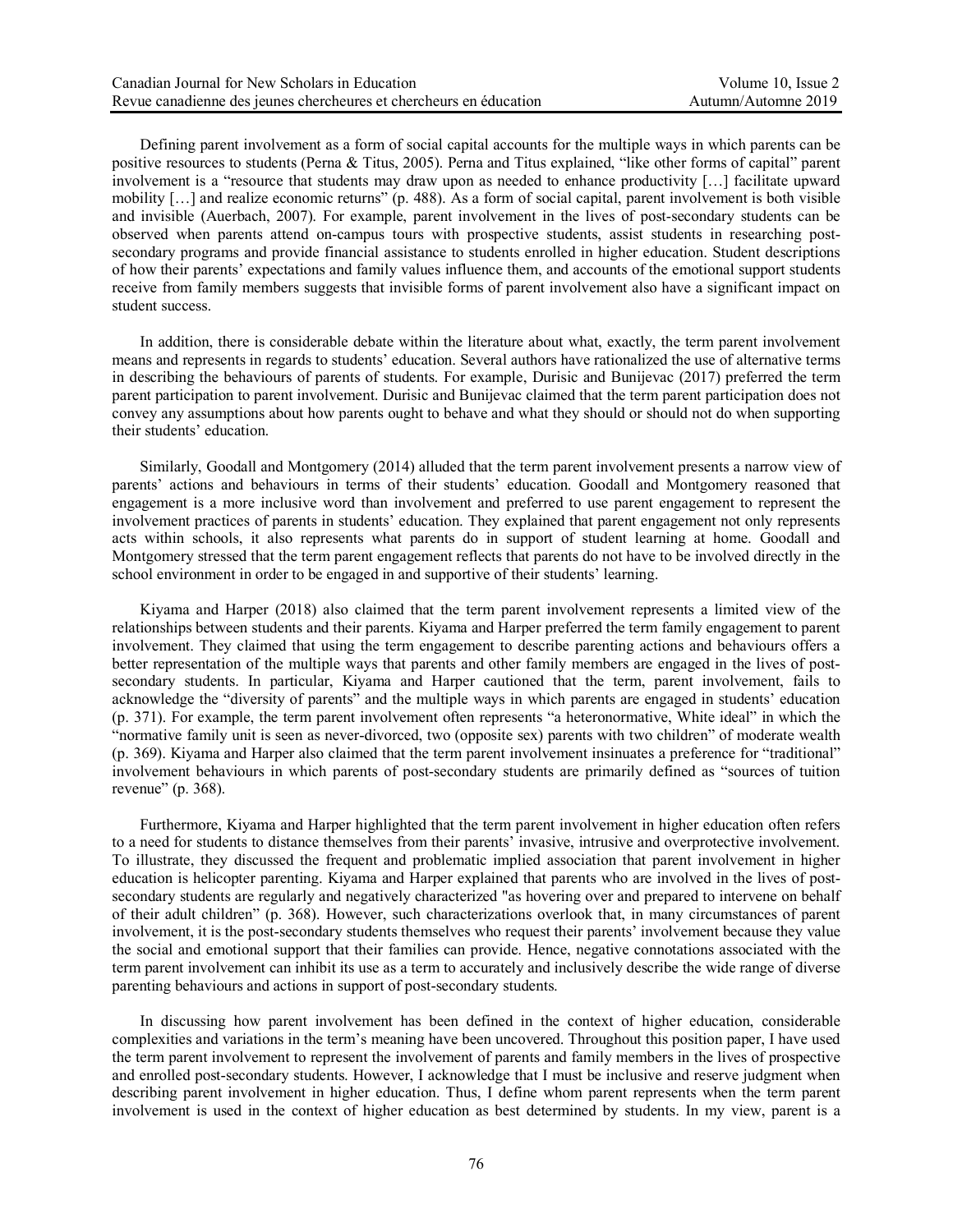figurative word defined by the student, depending on the relationships in their life. Parents are whomever the student identifies as playing a parental role in their lives. Hence, according to students, who their parent(s) is/are could be their biological or non-biological Mom(s) or Dad(s), legal guardian(s) or caregiver(s), extended family member(s) (grandparents, aunts, uncles, etc.), a trusted elder in their community or perhaps even a close friend, neighbor and/or confidant whom the student trusts and knows that they can rely on for support during their post-secondary studies.

In regards to the meaning of the word involvement in parent involvement in higher education, I acknowledge that the behaviours and actions of parents in support of students are explicit and implicit. I understand the word involvement to be an open and inclusive term that represents all visible and invisible behaviours and actions of parents in relation to students' higher education. When I refer to parent involvement, I am not referring to a prescribed or a narrow list of what is unacceptable involvement versus what is acceptable involvement in the lives of post-secondary students. Rather, I believe that it is up to post-secondary students to determine the validity of the parent involvement in their lives. I use the term parent involvement to describe any and all parental involvement, observable or otherwise. I understand the word involvement in parent involvement as representing all behaviours, actions and nuances of parents in their relationships with post-secondary students.

I also refer to parent involvement with an acknowledgement that it is not universal or static and that it can mean different things to different people in different contexts. Parent involvement is unique, diverse, complex and ever evolving, as are the individuals involved. Therefore, no definition of parent involvement I could ever present would accurately describe all the intricacies of the relationships between students and their parents in the context of higher education. The most accurate definition of parent involvement in higher education is how students and their parents define it for themselves.

#### **Parent Involvement in Canadian Higher Education**

Much of the academic literature describing parent involvement in post-secondary education is based on American higher education. Kiyama & Harper (2018) claimed that "over 90% of college campuses" in the U.S. offer parent or family programming in acknowledgement of parent involvement in the lives of post-secondary students (p. 375). In terms of the programming offered to parents/families of students, Savage and Petree's (2015) analysis of the National Survey of College and University Parent Programs (NSCUPP) revealed that the most common services offered by American higher education institutions were parent websites/social media, parent newsletters, email/phone numbers for parent questions, parent orientations and on-campus parent/family social events.

The results of the NSCUPP are helpful in understanding what American higher education institutions have done in response to parent involvement. Unfortunately, I have not found similar data describing parent involvement programs in Canadian higher education. However, an indication of parent involvement within Canadian higher education may be gathered from the work of Stelmach and von Wolff (2010). Stelmach and von Wolff conducted a document analysis of parent involvement related content (in print and online) published by eight universities located in western Canada. In their study, they described the involvement of parents in the lives of Canadian university students as common. Stelmach and von Wolff also described Canadian universities as organizing "parent orientation and other programs and services… to provide parents with information" (p. 61).

Anecdotal evidence suggests that many higher education institutions in Canada have taken steps to acknowledge the involvement of parents in the lives of students. A simple online search yields numerous examples of Canadian higher education institutions that offer information for parents of students. It appears that at many Canadian higher education institutions, it is common practice to welcome parents to join prospective students on campus tours and to offer online information to students and their supporters. For example, at the University of Toronto (UofT), parents of prospective students are generally welcomed during on-campus tours and at program information sessions. UofT's Enrollment Services also offers a guide for parents of prospective and enrolled students on student financial planning and support. When students are enrolled, the UofT Student Life Department's Parents and Family webpage offers information and resources that parents can use to support student success at university. In addition, the Student Life Department also welcomes parents of enrolled students to attend Family and Support Information Sessions. Thus, while scholarly evidence to describe parent involvement in the Canadian higher education context is limited, it is likely that some information and/or programming for parents/families of students is currently being offered at post-secondary institutions in Canada.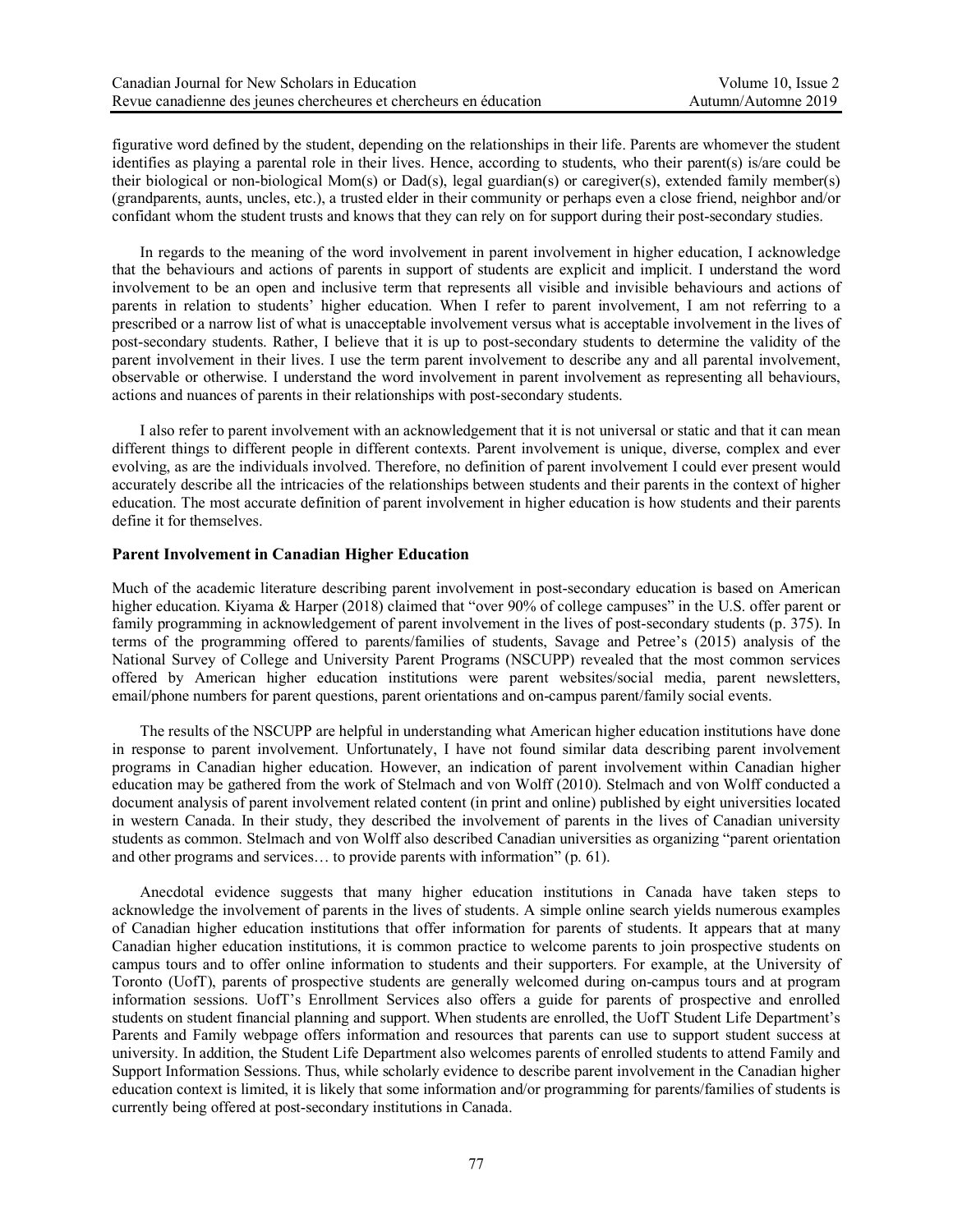### **What is Student Persistence?**

In order to discuss persistence and parent involvement, it is necessary to define student persistence in the context of Canadian higher education. I begin by clarifying that definitions of student persistence in the context of higher education vary. The academic literature offers several explanations of what exactly student persistence is. As well, Canadian higher education institutions often use different values when calculating their internal rates of student persistence. Further, it is likely that post-secondary students themselves differ in terms of how they define their own persistence in comparison to their peers.

 Attending and completing post-secondary education involves a series of extraordinarily complex decisions (Mueller, 2008). For example, students through the course of their post-secondary education may choose to abandon their initial route of study in order to change programs or to study at a different institution (Finnie & Qiu, 2008). As Hagedorn (2012) explained, persistence is not always clear because, depending on a student's path, they may be considered a graduate at one institution and a dropout at another. Thus, establishing how to define student persistence is central to any discussion regarding parent involvement and student persistence in Canadian higher education.

In my work, research, and writing, I use Mortenson's (2012) and Mueller's (2008) definitions of student persistence in higher education. Mortenson (2012) explained persistence as "the many ways students move through the education pipeline" (p. 35). Mueller (2008) explained that persistence in higher education includes any activities in which students make progress towards graduation. Hence, I define student persistence in the context of Canadian higher education as the multiple ways in which enrolled post-secondary students progress towards the goal of graduating and earning a credential from a higher education institution.

#### **Student Persistence in Canadian Higher Education**

While much of the research conducted on the topic of student persistence in higher education is American based, Statistics Canada's Youth in Transition Survey Cohort B (YITS-B) dataset can be used to explore persistence in the Canadian context (Finnie & Qiu, 2008; Martinello, 2008; Mueller, 2008). The YITS-B tracked a sample of Canadian students from their point of entry into post-secondary education and through various higher education pathways in order to gather information on student persistence over a five-year period (Finnie & Qiu, 2008). This included tracking student behaviors such as switches across programs, withdrawals from and returns to post-secondary education.

According to the YITS-B dataset, the reasons Canadian post-secondary students shared about why they decided to withdraw from higher education included (a) in order to change schools or programs, (b) because I did not like it/not for me, and (c) to not enough money to continue (Finnie & Qiu, 2008; Martinello, 2008). In analyzing the dataset, Mueller (2008) found that Canadian students who withdrew were most likely to leave post-secondary education during their first two years of study. Mueller also found that many students who withdrew from their postsecondary studies eventually returned to and graduated from higher education later in life.

Finnie and Qiu (2008) in their analysis of the YITS-B dataset found that only 50 percent of Canadian college and university students graduated from their program of entry. Persistence rates for first year Canadian college students indicated that 25.8 percent withdrew from their initial program of study by the end of their first year, while 18 percent of Canadian university students withdrew from their initial program by the end of their first year. However, Finnie and Qiu also reported that, of the students who withdrew from their initial post-secondary program, more than half either switched to another program immediately or returned to higher education within a few years. Martinello (2008) reported that 10 percent of students who left their original program of entry did go on to graduate through enrollment in a second choice of program.

In addition, when Finnie and Qiu (2008) analyzed the YITS-B dataset to determine the percentage of Canadian students who had completed a post-secondary credential over the five-year period of the survey, and included those who left their initial program of study but graduated from a second program, student graduation rates rose from 56.5 percent to 73.1 percent for college students and from 52.1 percent to 69.4 percent for university. Further, when Finnie and Qiu calculated the total persistence of the Canadian post-secondary students tracked by the YITS-B and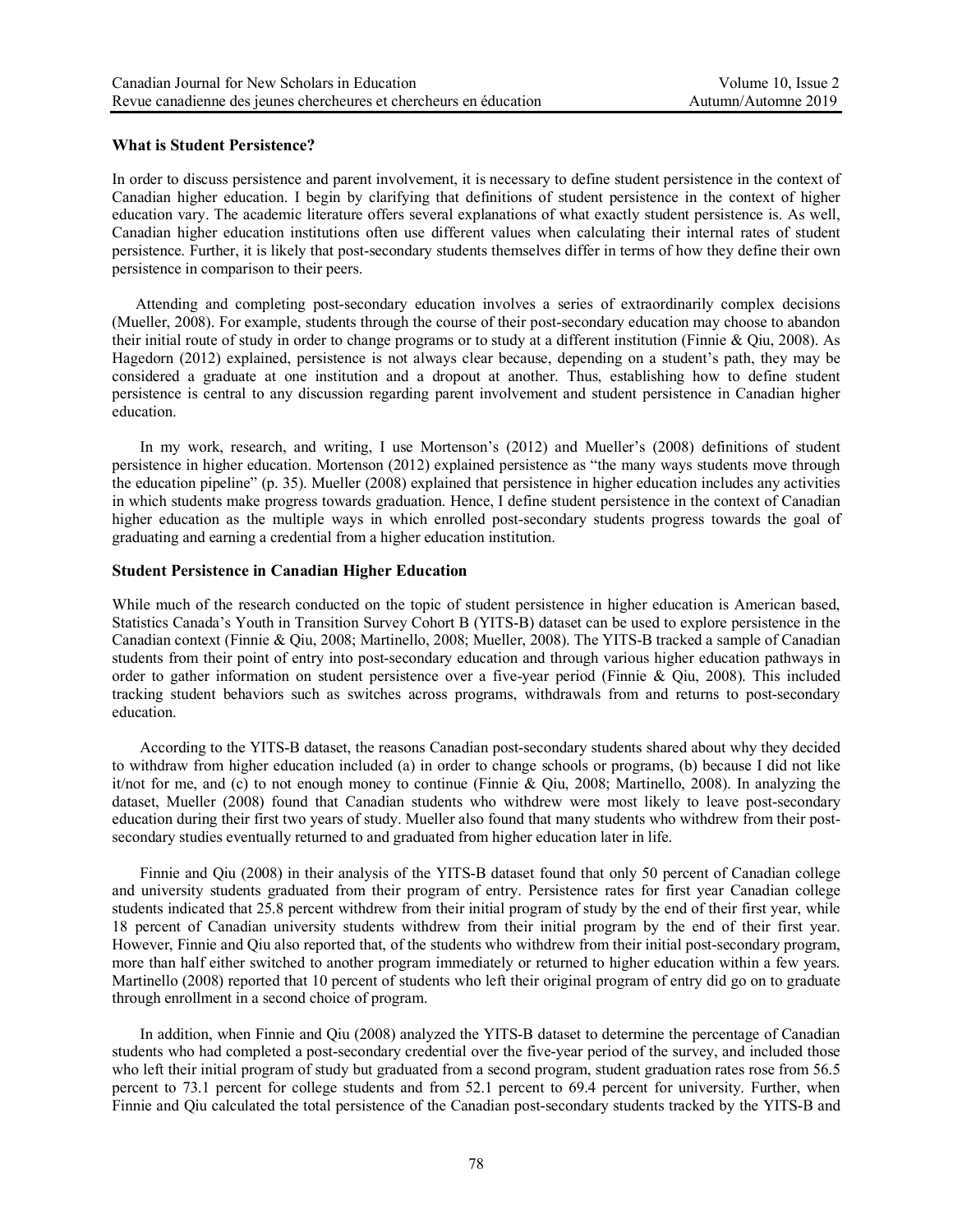included enrolled post-secondary students who were still working towards program completion, the results revealed that 82 percent of students who initially entered higher education via college and 89.9 percent of the students who initially entered via university, reported that they had either graduated or were still enrolled and persisting in their post-secondary studies.

Thus, for many Canadian post-secondary students, their path of persistence is not a direct one. Finnie and Qiu's (2008), Martinello's (2008) and Mueller's (2008) findings suggest that student persistence is a challenge. However, enrollment in a second choice of program provides an important pathway for student persistence in Canadian higher education. Therefore, tackling the challenge of student persistence in Canadian higher education may lie in helping students to persist through alternative credential completion pathways: plan Bs, in which students persist by switching programs, changing institutions or even taking a leave of absence or withdrawing but eventually returning to school, and ultimately graduating from higher education.

#### **The Importance of Student Persistence and Parent Involvement in Higher Education**

Regardless of why students choose to withdraw, persisting in post-secondary education is important for student success in the present and for the future. For many students, not persisting to graduation will have negative and lifelong consequences. Students who do not graduate may forgo the social and financial benefits often associated with having a post-secondary credential. As well, not graduating can leave an unintended generational legacy, since children of post-secondary graduates are more likely to graduate from higher education themselves (Hagedorn, 2012).

Additionally, student persistence is also important to discuss because it impacts higher education institutions. Chronic or widespread internal persistence problems can look bad on an institution's reputation and potentially deter enrolment. In higher education, student persistence has been described as a system-wide challenge (Mortenson, 2012). Mortenson claimed that even the most selective institutions struggle with student persistence. This is likely one of the reasons why there is a substantial body of literature examining students' progress through higher education (Martinello, 2008; Morrison & Silverman, 2012).

However, declines in student persistence are not always associated with a particular individual or institutional challenge. In recent history, institutions have seen waves of persistence and withdrawal in association with social, economic and political trends. For example, the 1960s and 1970s saw increases in temporary student withdrawal due to the counterculture, drop out and drop in, movement (Tinto, 1993). Further, the economic climate of the 1980's recession prompted many students to stay in school in the face of high unemployment (Tinto, 1993). Recent declines in government funding for post-secondary education in many regions throughout Canada and associated increases in higher education tuition fees may be preventing some students from persisting today (Mueller, 2008).

Nonetheless, when students do not graduate, society as a whole can feel the negative repercussions associated with a lack of persistence. Fewer graduates may result in a labour market challenged to find the skilled workers needed to meet the demands of the knowledge-based economy (Hagedorn, 2012). Hence, how to help students persist through Canadian higher education is an important area of concern; one which warrants further discussion and study. Fortunately, parent involvement has the potential to promote student persistence**.**

The academic literature suggests that student persistence in Canadian higher education may be improved by promoting strong connections between students and their parents. This thought may seem counterintuitive, since higher education in Canada and the United States is often associated with transition and separation between students and their parents. Tinto (1993) described students as breaking away from their parents and past communities as they enter into higher education. Tinto claimed that breaking away is necessary in order for post-secondary students to successfully transition and fully embrace life on-campus. However, my review of the literature has suggested that Tinto's prescription does not reflect what is optimal for all students nor does it reflect the reality of parent involvement in higher education today. I argue that by partnering with parents of students, Canadian higher education institutions can promote greater student persistence and success. To elaborate, below I have recommended how institutions can partner with parents in order to promote student persistence in Canadian higher education.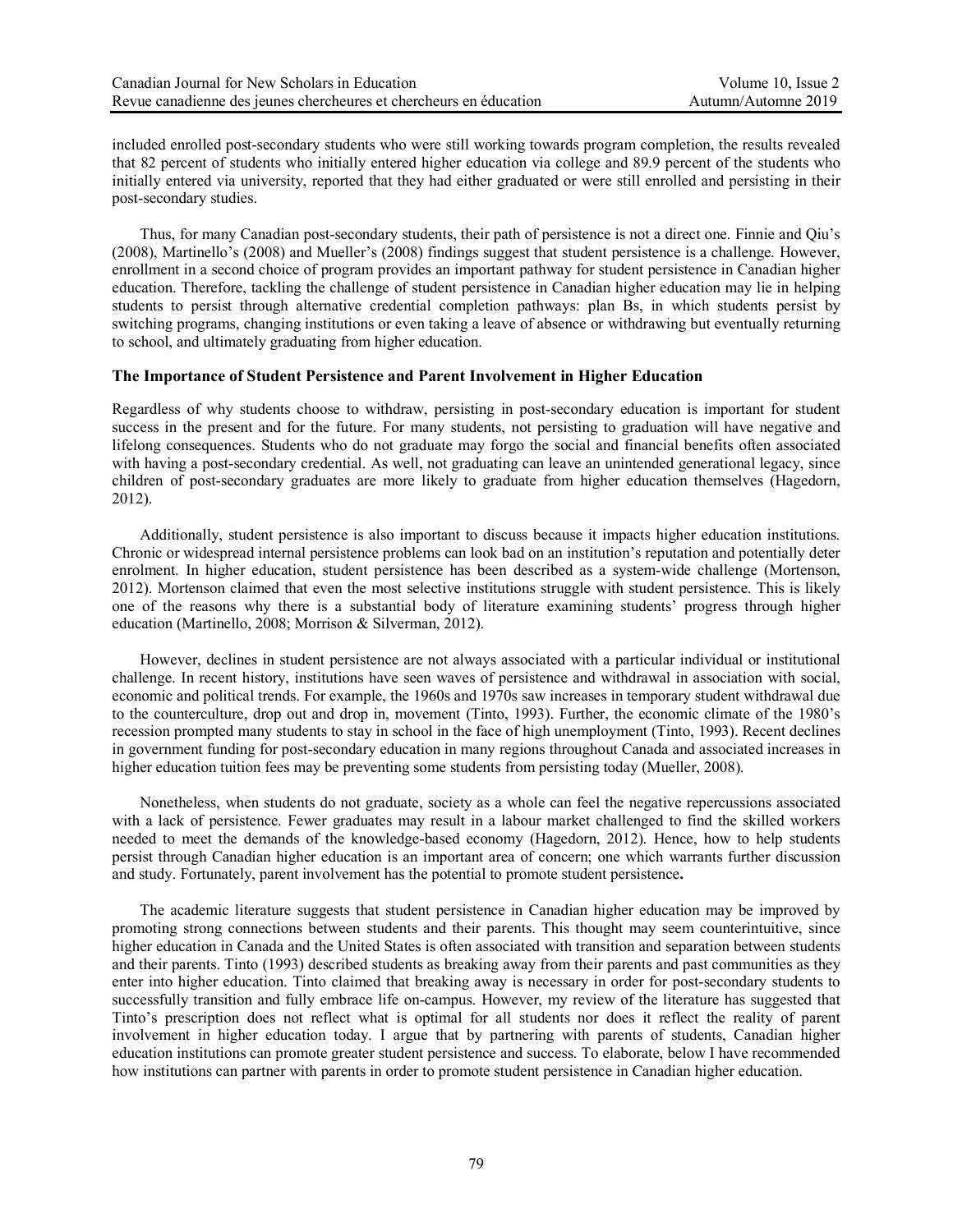## **Recommendation**

Below I describe why Canadian higher education institutions should partner with parents to support student persistence. I argue that Canadian higher education institutions can support student persistence by educating students and their parents about alternative credential completion pathways, which may include persistence via program switches, school transfers, leaves of absence, withdrawal and re-enrollment. I refer to students who persist via alternative credential completion pathways as embarking upon a plan B.

 Plan Bs are important ways in which many Canadian students persist. I argue that a key element in improving student persistence in Canada may lie in providing students with additional resources they can use to persist via a plan B. Thus, in addition to highlighting the most direct pathways of credential completion, Canadian higher education institutions should also share information with students and their parents about persistence via plan Bs. Specifically, I recommend that Canadian higher education institutions share information with both students and their parents about the realities of student persistence via plan Bs, during program information sessions, in school publications, and on institutional websites for parents.

As previously discussed, for approximately 50 percent of Canadian college and university students the path of persistence is not a direct one (Finnie & Qiu, 2008). Martinello (2008) estimated that half of Canadian university and college students do not graduate from their first program of entry. However, Martinello also estimated that 10 percent of students do graduate through enrolment in a second choice of program. The importance of plan Bs to student persistence in Canada is also illustrated by the YITS-B dataset which reported that the second most common response from students as to why they left higher education was that they wanted "to change schools or programs" (Finnie & Qiu, 2008, p. 193). Hence, the reality is that many Canadian students do not persist in their original course of study, but do in fact graduate by following a plan B.

Fortunately, my review of the literature on parent involvement has suggested that institutions can partner with parents to assist students in navigating the various paths of persistence in higher education. Sharing information about plan Bs with students, as well as parents, is essential because the frequency of persistence via alternative pathways may surprise those who have only heard about, considered and/or experienced credential completion via one post-secondary pathway. For example, when Bers and Galowich (2002) surveyed parents of students it was found that many parents had incomplete or inaccurate information about post-secondary education. Bers and Galowich concluded that when higher education institutions communicate with prospective post-secondary students it is essential that they seek to inform parents of students as well.

Having additional knowledge of the intricacies of persistence can help students tremendously, especially in parts of Canada where navigating credential completion pathways between higher education institutions can be complex. For example, student transfers between post-secondary institutions are more common and easily navigated in some provincial/territorial jurisdictions than in others. For instance, the practice of students transferring from a two-year to a four-year post-secondary institution is common in British Columbia, and transfers into university after graduating from a Collège d'enseignement général et professionnel is considered the norm in Quebec (Martinello, 2008). Conversely, in provinces like Ontario, Canada's most populous province, student transfers between postsecondary institutions are less common. In general, Ontario students who wish to persist through an institutional transfer most often do so through a program specific pathway and/or through an articulation agreement between individual institutions.

Consequently, there is a need for Canadian higher education institutions to share information about the ambiguities of persistence with both students and their parents. Especially, in jurisdictions where there is no precedence of system-wide higher education articulation; such as is the case in the province of Ontario. In Ontario, it has been my experience that student transfer requests are often assessed on a case-by-case basis, according to specific institutional policies and/or articulation agreements. Hence, students who would like to switch higher education institutions may find this alternative pathway to persistence difficult to navigate. Nevertheless, educating both students and their parents about the various paths of persistence could provide Canadian students with the additional support they require to successfully graduate from higher education.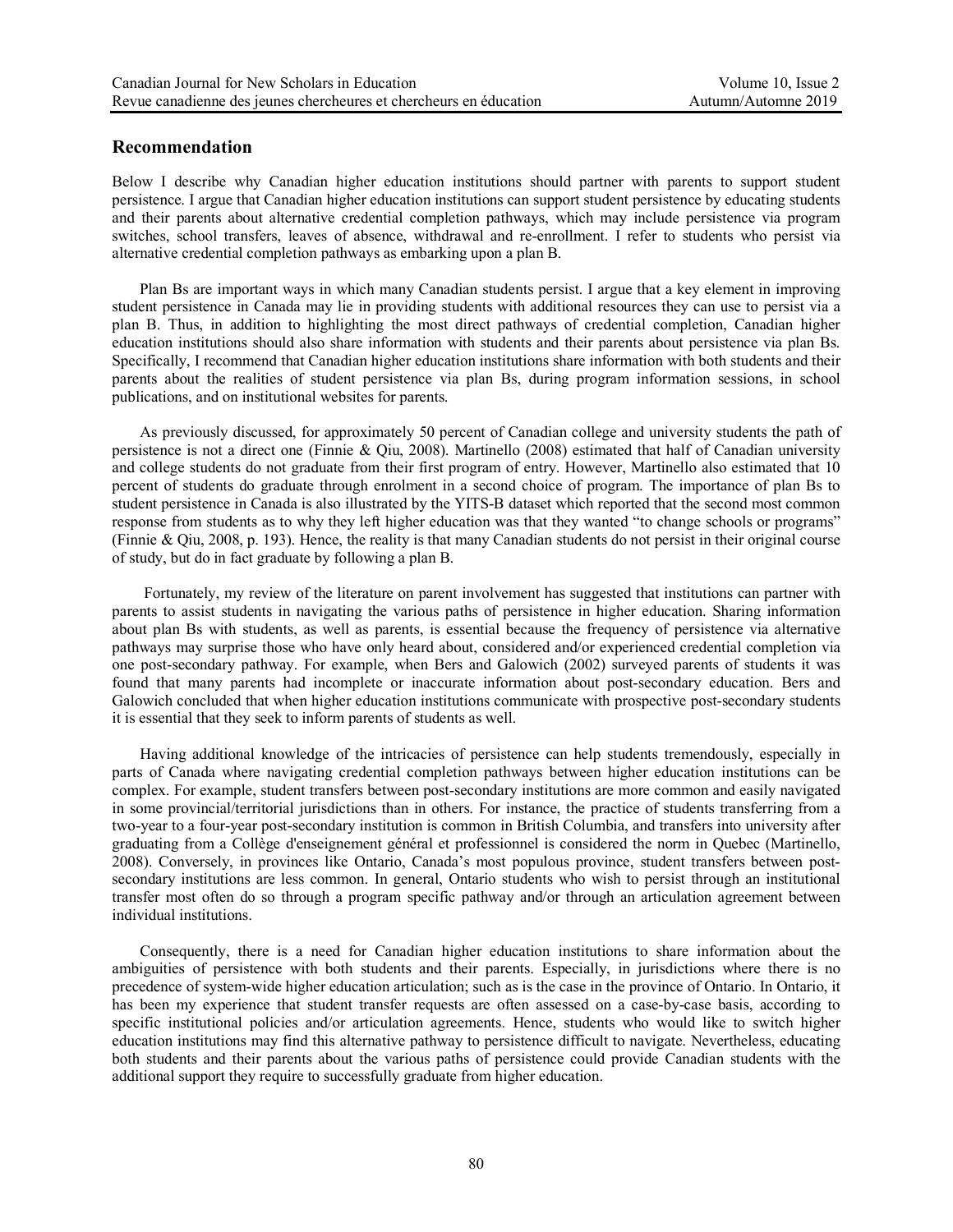The literature on parent involvement also suggests that parents can support student persistence through the information they share with students. According to Wartman and Savage (2008) parents can be valuable partners in conveying institutional messages to students. Wartman and Savage claimed that parents of students can reinforce institutional messages in ways that institutions cannot. This claim was also supported by Allen et al. (2009) who, through survey research, revealed that the more institutions of higher education communicated with parents about academic programs, the more information parents retained and shared with students. Hence, the information that parents are exposed to and gather about higher education may directly inform and influence students' persistence decisions.

Further, interviews with first-year students conducted by Awang, Kutty, and Ahmad (2014) indicated that when parents are involved, "students have more positive attitudes and behaviours, stronger motivation and greater participation in university life" (p. 266). Awang et al. stated that some of the students interviewed described their parent(s) as an "academic assistant", especially if their parent(s) had completed a post-secondary education qualification themselves (p. 265). Awang et al. concluded that their study "revealed the powerful influence of parents" on first-year students (p. 266). Consequently, it is not just the information that parents gather that can influence student persistence; parents' own post-secondary education experiences can also be helpful in guiding students as well. In fact, parental guidance may be one reason why students whose parents have attended postsecondary education are more likely to persist.

Moreover, Martinello (2008) deduced from the findings of the YITS-B dataset that the more educated students' parents were, the more likely that the student would attempt a second higher education program if they were unable to persist through their first. Martinello claimed that Canadian students, whose parents had attended higher education, were better able to adjust to adversity and surprises within post-secondary education and as a result these students experienced greater persistence. Wartman and Savage (2008) also reasoned, that "parents who have been to college themselves and know the system" can share their knowledge with students (p. 92). Morrison and Silverman (2012) explained that students whose parents have attended post-secondary education are more likely to persist because parents can help students navigate academic bureaucracy and provide advice when students are faced with challenges during their studies.

Furthermore, it is not only the persistence of first-year post-secondary students that can benefit from parents' involvement. According to interviews with non-freshman transfer students conducted by Flowers, Luzynski and Zamani-Gallaher's (2014), students described their parents as a source of support in the transition from one university into another. Thus, parent involvement is suggested to influence student persistence in higher education even beyond the first year of post-secondary studies.

In addition, parental involvement may be particularly helpful to students who leave higher education and persist via re-enrollment. Students who have withdrawn from their original path of study, although applying for a second time, may nevertheless face barriers as they re-apply. Applying from the outside in, students seeking re-enrollment may not have access to the institutional supports available to those who have chosen to persist via an internal switch of programs or by transferring directly from one institution to another. Parents can serve as important sources of information and support for students who seek to persist via re-enrolment. For example, parents may help former students obtain the information they need to make decisions about re-enrolment. As well, emotional support and encouragement from parents may make the re-enrolment process less stressful for students. Hence, higher education institutions should share information on alternative pathways of student persistence (plan Bs) with students and their parents, since parents can serve as important sources of information and support to students seeking to persist via reenrolment.

In summation, the academic literature reviewed suggests that for approximately half of Canadian postsecondary students, their path of persistence is not a direct one. Fortunately, the academic literature also suggests that parent involvement can assist students who wish to persist by embarking upon a plan B. Bearing in mind the regularity of student persistence via program switches, school transfers, leaves of absence, withdrawal and reenrollment, Canadian higher education institutions should provide both students and their parents with information on how students can persist via alternative credential completion pathways (plan Bs).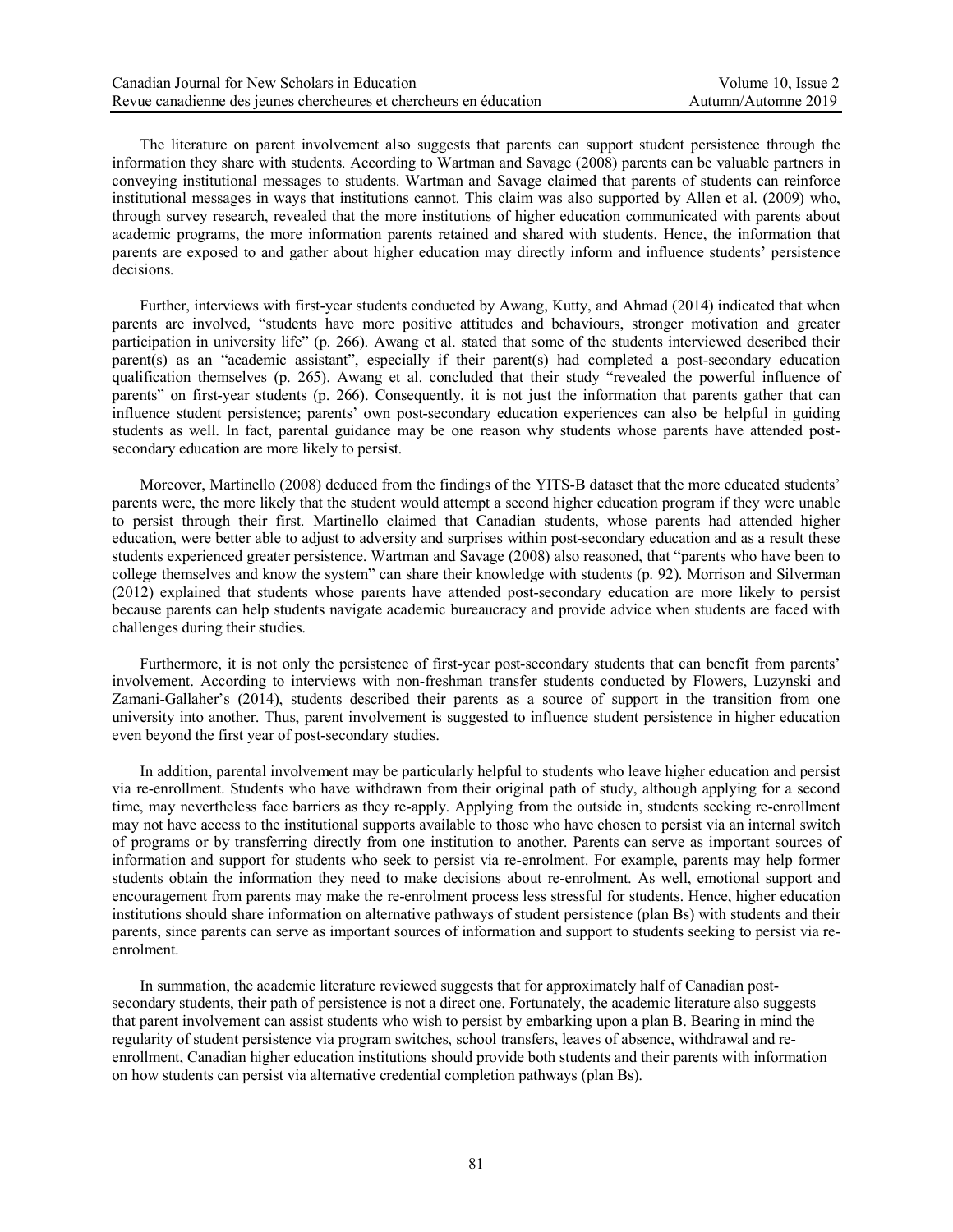Parents may be key to improving student persistence in Canadian higher education. Canadian higher education institutions should consider students' parents important partners for promoting student persistence. The information parents are exposed to and gather about higher education can directly inform and influence students' persistence decisions. As well, the social, emotional and financial support of parents can also assist post-secondary students throughout their educational journeys. Therefore, I recommend that during program information sessions, in school publications, and on institutional websites for parents, Canadian higher education institutions should share information with both students and their parents about the realities of student persistence via plan Bs.

## **Conclusion**

In this position paper, I have defined and described both parent involvement and student persistence in Canadian higher education. In particular, I have described the term, parent(s), as best defined by students and have included any actions and/or behaviours in which parent(s) seek to support students as examples of parent involvement. I have also defined student persistence as the multiple ways in which enrolled post-secondary students progress towards the goal of graduating and earning a credential from a higher education institution. Further, in discussing the context of parent involvement and student persistence in post-secondary education, I have outlined how both are significant in Canadian higher education today. Lastly, I have recommended that Canadian higher education institutions support persistence by educating students and their parents about the realities of student persistence via alternative credential completion pathways, Plan Bs, which may include program switches, school transfers, leaves of absence, withdrawal and re-enrollment.

In arguing that parents can be a significant source of support for post-secondary students, I also acknowledge that not all students have parents, nor is it guaranteed that students who do have parents will seek their advice or involvement when persisting in Canadian higher education. I also do not assume that all parental involvement is helpful, nor do I assume that all families are supportive of student aspirations. As noted by Savage (2003), higher education institutions never assume that "every family is loving and caring, because, unfortunately some are not" (p. 52). That said, I do believe that most parents want to support student success in post-secondary education.

Seeking partnerships with parents can remove barriers and help parents who wish to assist students (and are welcomed by students to do so) to offer their support. However, in recommending partnerships with parents of students, I am not suggesting that parent involvement supersede students' autonomy, rights or privacy in Canadian higher education. Instead, I believe there is a middle ground where students' needs for privacy and rights as independent adults can be upheld and respected, and where institutions can harness the potential for parents to serve as an important source of support for students. I believe this middle ground can be found through welcoming interactions with parents of students, sharing information with students and parents, accepting their feedback, and being inclusive to students who wish to reach out to parents for support during their post-secondary education experience. This middle ground is something Canadian higher education institutions should pursue in the name of student success and persistence.

In conclusion, Canadian higher education institutions should not overlook parents of students. Parents as supporters of students are important post-secondary stakeholders and valuable partners in promoting student persistence in Canadian higher education. Higher education institutions should actively seek out ways to partner with parents of students in order to encourage student persistence in Canada. Creating a middle ground where students' needs and rights are respected while, at the same time, parental involvement and support is welcomed, may present a challenge for Canadian higher education institutions. Nevertheless, I believe that the potential for improved student persistence in Canadian higher education is well worth the effort.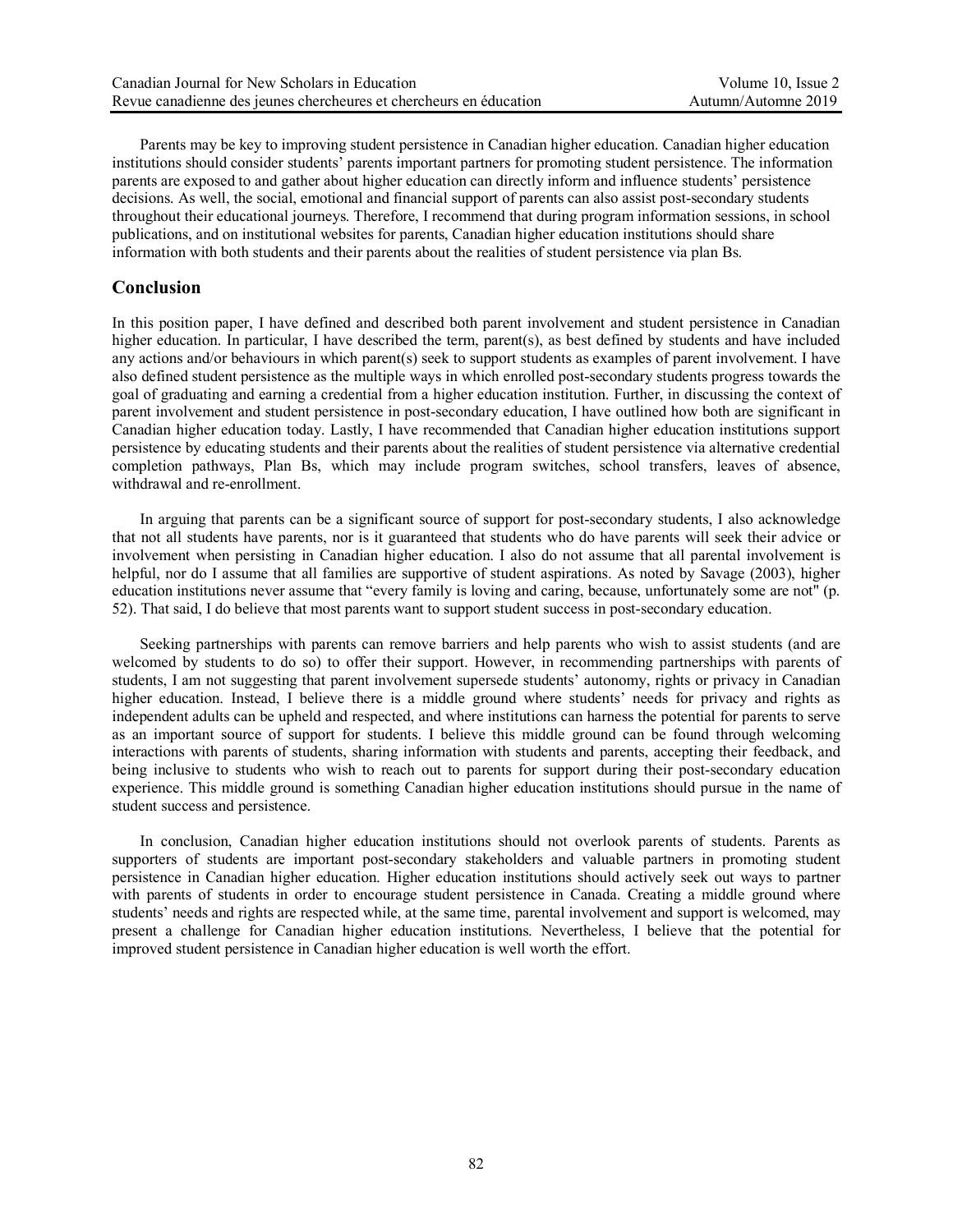# **REFERENCES**

- Allen, G. J., Daniel, S.K., Lobbell, K., Springate, B., Bottoni, R., Doerr, D. & Saddlemire, J.R. (2009). Varying the frequency of intentional communication between student affairs personnel, first-year students, and their parents. *NASPA Journal, 46*(2), 282-300.
- Auerbach, S. (2007). From moral supporters to struggling advocates: Reconceptualizing parent roles in education through the experience of working-class families of color. *Urban Education, 42*(3), 250-283.
- Awang, M.M., Kutty, F. M., & Ahmad, A.R. (2014). Perceived social support and well-being: First-year students experience in university. *International Education Studies, 7*(13), 261-270.
- Bers, T. (2005). Parents of traditionally aged community college students: Communications and choice. *Research in Higher Education 46*(4): 413-436.

Bers, T. H., & Galowich, P. M. (2002). Using survey and focus group research to learn about parents' roles in the community college choice process. *Community College Review, 29*(4), 67-82.

- Durisic, M., & Bunijevac, M. (2017). Parental involvement as a important factor for successful education. *CEPS Journal, 7*(3), 137-153.
- Finnie, R. and Qiu, H.T. (2008). Is the glass (or classroom) half-empty or nearly full? New evidence on persistence in post-secondary education in Canada. In R. Finnie, R.E. Mueller, A. Sweetman & A. Usher (Eds.), *Who goes? who stays? what matters?: Accessing and persisting in post-secondary education in Canada* (pp. 179- 207). Kingston: School of Policy Studies Publications Unit, Queen's University.
- Flowers, R. D., Luzynski, C., & Zamani-Gallaher, E.M. (2014). Male Transfer Student Athletes and Schlossberg's Transition Theory. *Journal for the Study of Sports and Athletes in Education, 8*(2), 99-120.
- Goodall, J. & Montgomery, C. (2014). Parental involvement to parental engagement: a continuum. *Educational Review, 66*(4), 399-410.
- Hagedorn, L.S. (2012). How to define retention: A new look at an old problem. In A. Seidman (Ed.), *College student retention: Formula for student success* (pp. 81-99). Maryland: Rowman & Littlefield Publishing Group, Inc.
- Kiyama, J. M. & Harper, C.E. (2018). Beyond hovering: A conceptual argument for an inclusive model of family engagement in higher education. *The Review of Higher Education, 41*(3), 365-385.
- Martinello, F. (2008). Transitions and adjustments in students post-secondary education. In R. Finnie, R.E. Mueller, A. Sweetman & A. Usher (Eds.). *Who goes? who stays? what matters?: Accessing and persisting in postsecondary education in Canada* (pp. 209-238). Kingston: School of Policy Studies Publications Unit, Queen's University.
- Morrison, L., & Silverman, L. (2012). Retention theories, models, and concepts. In A. Seidman (Ed.), *College student retention: Formula for student success* (pp. 61-80). Maryland: Rowman & Littlefield Publishing Group, Inc.
- Mortenson, T. G. (2012). Measurements of persistence. In A. Seidman (Ed.), *College student retention: Formula for student success* (pp. 35-59). Maryland: Rowman & Littlefield Publishing Group, Inc.
- Mueller, R.E. (2008). Access and persistence of students in Canadian post-secondary education: What we know, what we don't know, and why it matters. In R. Finnie, R.E. Mueller, A. Sweetman & A. Usher (Eds.), *Who goes? who stays? what matters?: Accessing and persisting in post-secondary education in Canada* (pp. 33-62). Kingston: School of Policy Studies Publications Unit, Queen's University.
- Nichols, L. & Islas, A. (2016). Pushing and pulling emerging adults through college: college generational status and the influence of parents and others in the first year. *Journal of Adolescent Research, 31*(1), 59-95.
- Perna, L. W., & Titus, M. A. (2005). The relationship between parental involvement as social capital and college enrolment: An examination of racial/ethnic group differences. *Journal of Higher Education, 76*(5), 485-518.
- Savage, M. (2003). *You're on your own (but I'm here if you need me): Mentoring your child during the college years.* New York, NY: Simon & Schuster.
- Savage, M., & Petree, C. (2015). *National survey of college and university parent programs*. p. 1-43.
- Stelmach, B. L. & Von Wolff, S.D. (2010). The construction of parental roles at eight western Canadian universities. *EAF Journal, 21*(1), 60-84.
- Tinto, V. (1993). *Leaving college: Rethinking the causes and cures of student attrition*. Chicago: The University of Chicago Press.
- Trotman, M. F. (2001). Involving the African American parent: Recommendations to increase the level of parent involvement within African American families. *The Journal of Negro Education, 70*(4), 275-285.